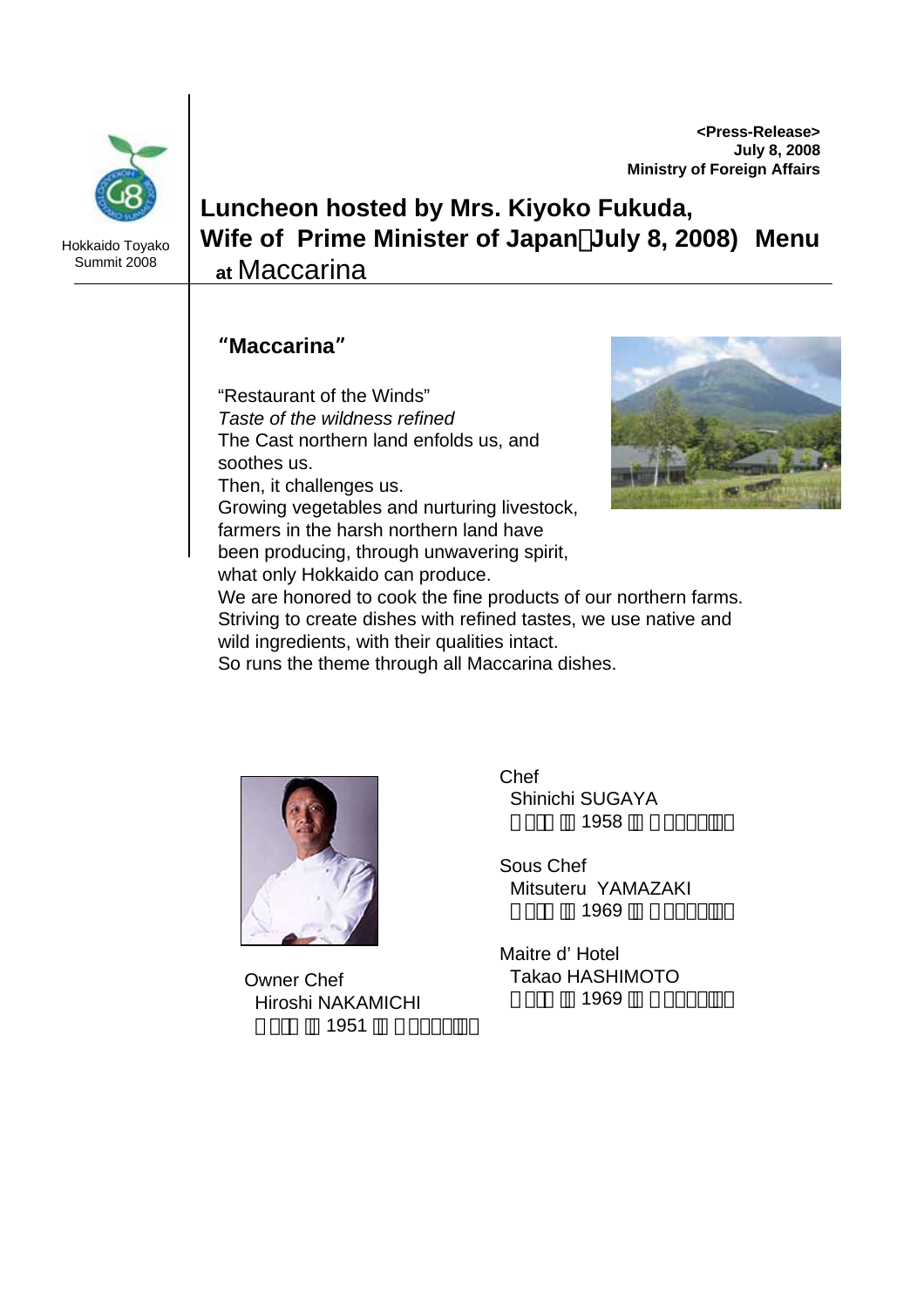

## ・*Mixed Vegetables of Early Summer Hokkaido*

Vegetables Rolled in Lightly Roasted Hokkaido Beef Hokkaido Abalone Marinated with epice Hokkai Shrimp Brochette Salad Marinated "Oosuke" Ginant Salmon with Vegetables



## ・*Meuniere of White Asparagus with Bernaise*

*Sauce*